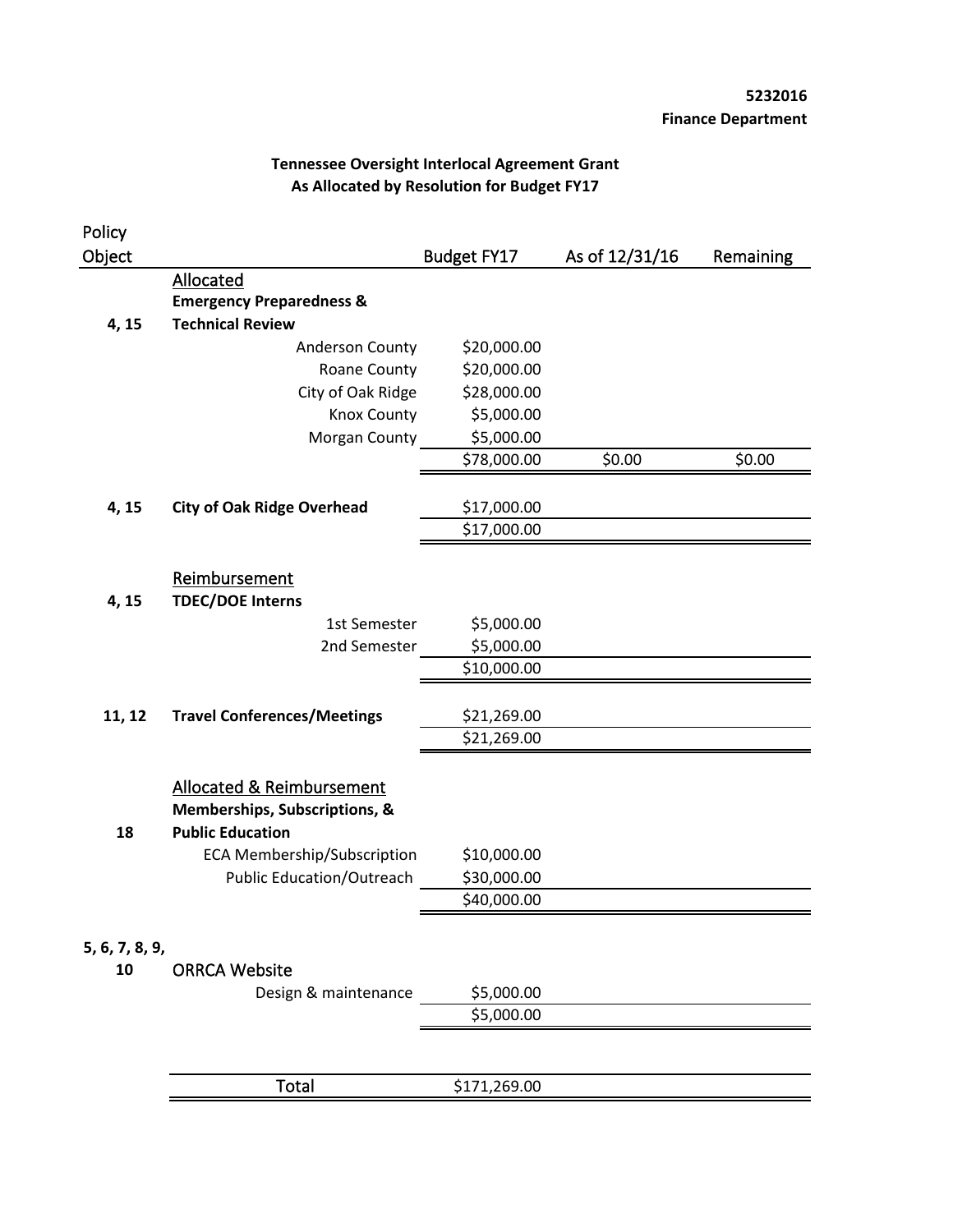| Policy         |                                                                                                  |                    |                |           |
|----------------|--------------------------------------------------------------------------------------------------|--------------------|----------------|-----------|
| Object         |                                                                                                  | <b>Budget FY18</b> | As of 12/31/17 | Remaining |
|                | Allocated                                                                                        |                    |                |           |
|                | <b>Emergency Preparedness &amp;</b>                                                              |                    |                |           |
| 4, 15          | <b>Technical Review</b>                                                                          |                    |                |           |
|                | Anderson County                                                                                  | \$20,000.00        |                |           |
|                | Roane County                                                                                     | \$20,000.00        |                |           |
|                | City of Oak Ridge                                                                                | \$28,000.00        |                |           |
|                | Knox County                                                                                      | \$5,000.00         |                |           |
|                | Morgan County                                                                                    | \$5,000.00         |                |           |
|                |                                                                                                  | \$78,000.00        | \$0.00         | \$0.00    |
| 4, 15          | <b>City of Oak Ridge Overhead</b>                                                                | \$17,000.00        |                |           |
|                |                                                                                                  | \$17,000.00        |                |           |
|                | Reimbursement<br><b>TDEC/DOE Interns</b>                                                         |                    |                |           |
| 4, 15          | 1st Semester                                                                                     | \$5,000.00         |                |           |
|                | 2nd Semester                                                                                     | \$5,000.00         |                |           |
|                |                                                                                                  | \$10,000.00        |                |           |
|                |                                                                                                  |                    |                |           |
| 11, 12         | <b>Travel Conferences/Meetings</b>                                                               | \$24,694.00        |                |           |
|                |                                                                                                  | \$24,694.00        |                |           |
| 18             | <b>Allocated &amp; Reimbursement</b><br>Memberships, Subscriptions, &<br><b>Public Education</b> |                    |                |           |
|                | <b>ECA Membership/Subscription</b>                                                               | \$10,000.00        |                |           |
|                | <b>Public Education/Outreach</b>                                                                 | \$30,000.00        |                |           |
|                |                                                                                                  | \$40,000.00        |                |           |
| 5, 6, 7, 8, 9, |                                                                                                  |                    |                |           |
| 10             | <b>ORRCA Website</b>                                                                             |                    |                |           |
|                | Design & maintenance                                                                             | \$5,000.00         |                |           |
|                |                                                                                                  | \$5,000.00         |                |           |
|                |                                                                                                  |                    |                |           |
|                | <b>Total</b>                                                                                     | \$174,694.00       |                |           |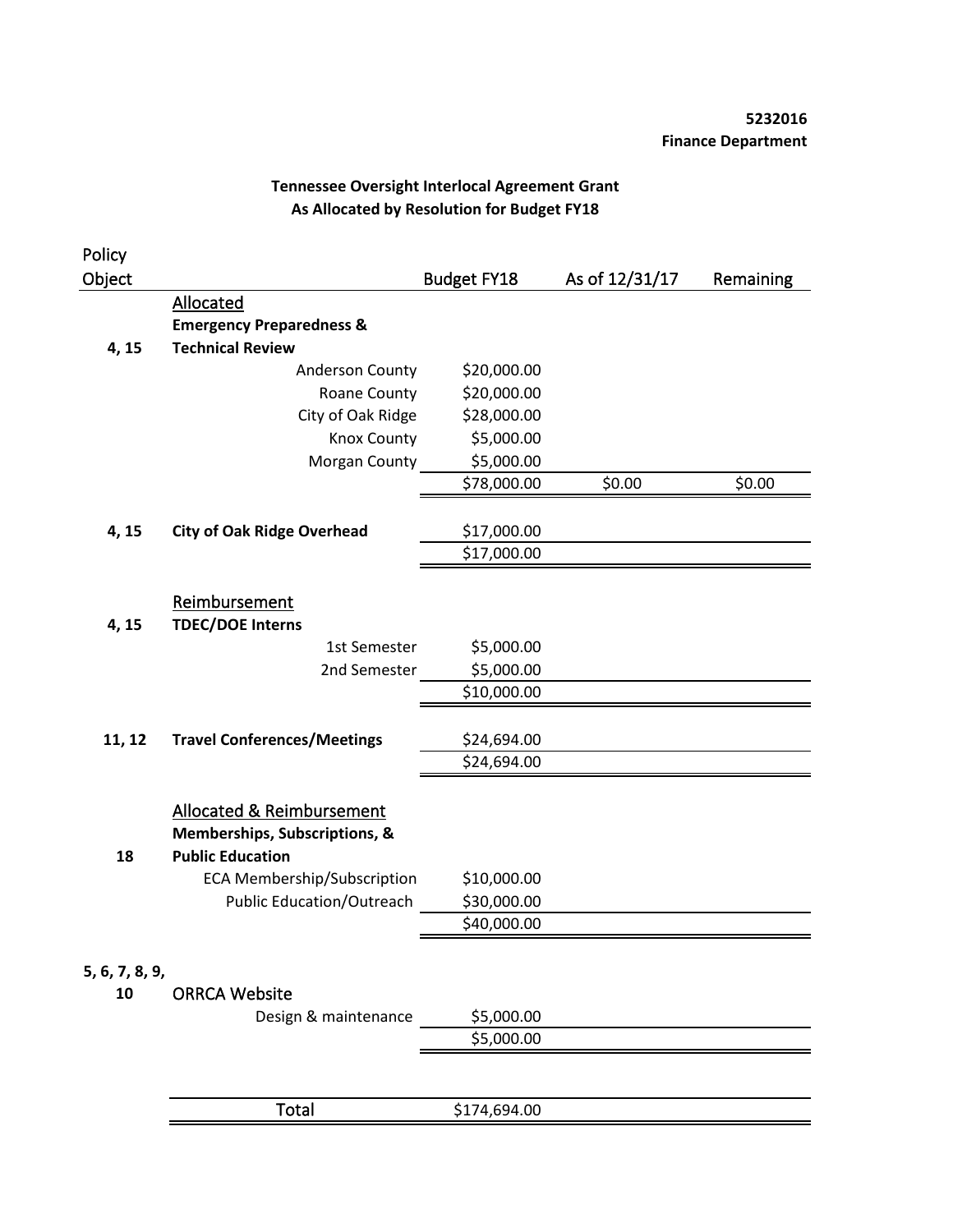| Policy         |                                                                                                  |                    |                |           |
|----------------|--------------------------------------------------------------------------------------------------|--------------------|----------------|-----------|
| Object         |                                                                                                  | <b>Budget FY19</b> | As of 12/31/18 | Remaining |
|                | Allocated                                                                                        |                    |                |           |
|                | <b>Emergency Preparedness &amp;</b>                                                              |                    |                |           |
| 4, 15          | <b>Technical Review</b>                                                                          |                    |                |           |
|                | Anderson County                                                                                  | \$20,000.00        |                |           |
|                | Roane County                                                                                     | \$20,000.00        |                |           |
|                | City of Oak Ridge                                                                                | \$28,000.00        |                |           |
|                | Knox County                                                                                      | \$5,000.00         |                |           |
|                | Morgan County                                                                                    | \$5,000.00         |                |           |
|                |                                                                                                  | \$78,000.00        | \$0.00         | \$0.00    |
| 4, 15          | <b>City of Oak Ridge Overhead</b>                                                                | \$17,000.00        |                |           |
|                |                                                                                                  | \$17,000.00        |                |           |
| 4, 15          | Reimbursement<br><b>TDEC/DOE Interns</b>                                                         |                    |                |           |
|                | 1st Semester                                                                                     | \$5,000.00         |                |           |
|                | 2nd Semester                                                                                     | \$5,000.00         |                |           |
|                |                                                                                                  | \$10,000.00        |                |           |
| 11, 12         | <b>Travel Conferences/Meetings</b>                                                               | \$28,188.00        |                |           |
|                |                                                                                                  | \$28,188.00        |                |           |
| 18             | <b>Allocated &amp; Reimbursement</b><br>Memberships, Subscriptions, &<br><b>Public Education</b> |                    |                |           |
|                | <b>ECA Membership/Subscription</b>                                                               | \$10,000.00        |                |           |
|                | <b>Public Education/Outreach</b>                                                                 | \$30,000.00        |                |           |
|                |                                                                                                  | \$40,000.00        |                |           |
| 5, 6, 7, 8, 9, |                                                                                                  |                    |                |           |
| 10             | <b>ORRCA Website</b>                                                                             |                    |                |           |
|                | Design & maintenance                                                                             | \$5,000.00         |                |           |
|                |                                                                                                  | \$5,000.00         |                |           |
|                |                                                                                                  |                    |                |           |
|                | <b>Total</b>                                                                                     | \$178,188.00       |                |           |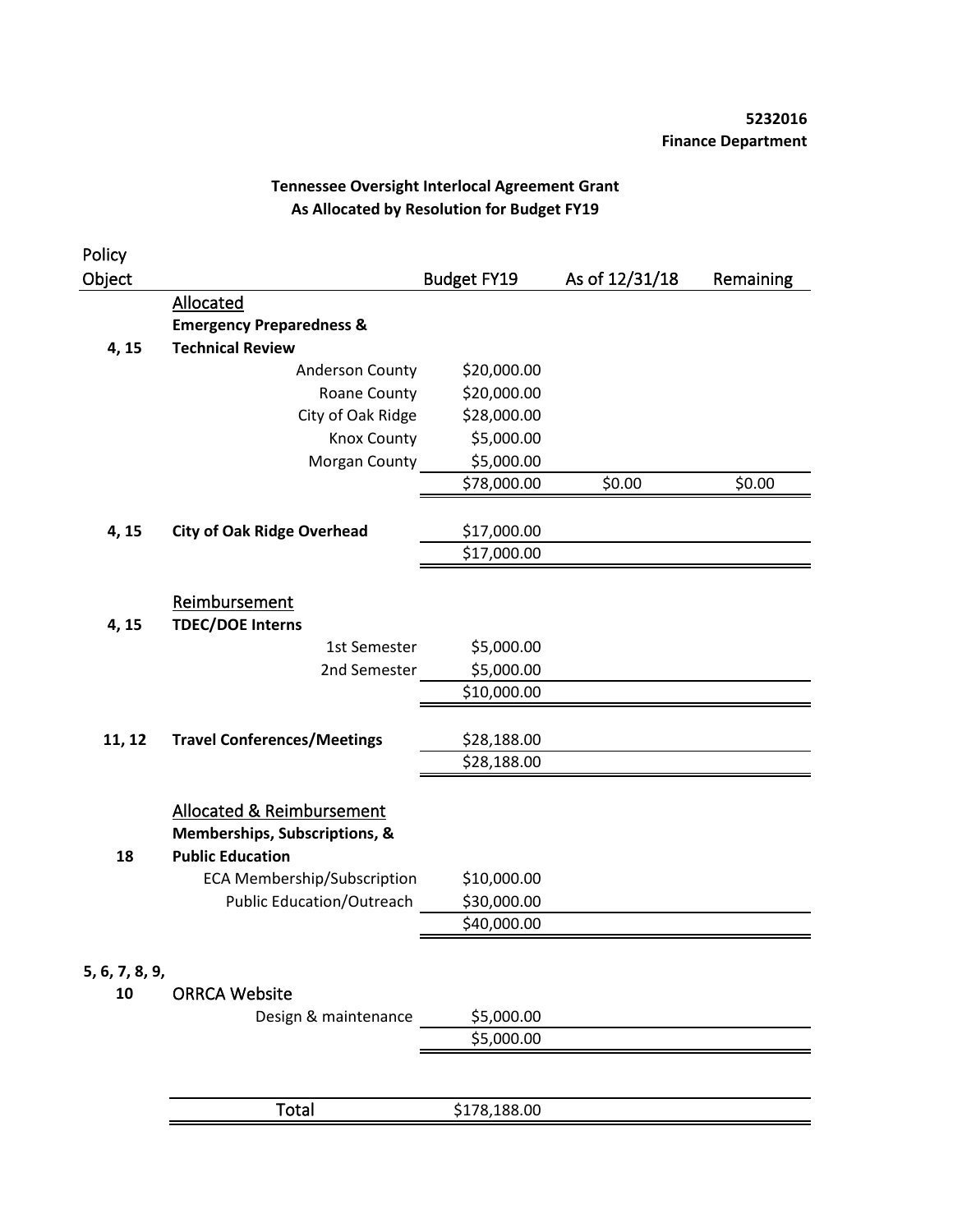| Policy         |                                                                                       |                    |                |           |
|----------------|---------------------------------------------------------------------------------------|--------------------|----------------|-----------|
| Object         |                                                                                       | <b>Budget FY20</b> | As of 12/31/19 | Remaining |
|                | Allocated                                                                             |                    |                |           |
|                | <b>Emergency Preparedness &amp;</b>                                                   |                    |                |           |
| 4, 15          | <b>Technical Review</b>                                                               |                    |                |           |
|                | Anderson County                                                                       | \$20,000.00        |                |           |
|                | Roane County                                                                          | \$20,000.00        |                |           |
|                | City of Oak Ridge                                                                     | \$28,000.00        |                |           |
|                | Knox County                                                                           | \$5,000.00         |                |           |
|                | Morgan County                                                                         | \$5,000.00         |                |           |
|                |                                                                                       | \$78,000.00        | \$0.00         | \$0.00    |
| 4, 15          | <b>City of Oak Ridge Overhead</b>                                                     | \$17,000.00        |                |           |
|                |                                                                                       | \$17,000.00        |                |           |
| 4, 15          | Reimbursement<br><b>TDEC/DOE Interns</b>                                              |                    |                |           |
|                | 1st Semester                                                                          | \$5,000.00         |                |           |
|                | 2nd Semester                                                                          | \$5,000.00         |                |           |
|                |                                                                                       | \$10,000.00        |                |           |
| 11, 12         | <b>Travel Conferences/Meetings</b>                                                    | \$31,752.00        |                |           |
|                |                                                                                       | \$31,752.00        |                |           |
| 18             | Allocated & Reimbursement<br>Memberships, Subscriptions, &<br><b>Public Education</b> |                    |                |           |
|                | <b>ECA Membership/Subscription</b>                                                    | \$10,000.00        |                |           |
|                | <b>Public Education/Outreach</b>                                                      | \$30,000.00        |                |           |
|                |                                                                                       | \$40,000.00        |                |           |
| 5, 6, 7, 8, 9, |                                                                                       |                    |                |           |
| 10             | <b>ORRCA Website</b>                                                                  |                    |                |           |
|                | Design & maintenance                                                                  | \$5,000.00         |                |           |
|                |                                                                                       | \$5,000.00         |                |           |
|                |                                                                                       |                    |                |           |
|                | <b>Total</b>                                                                          | \$181,752.00       |                |           |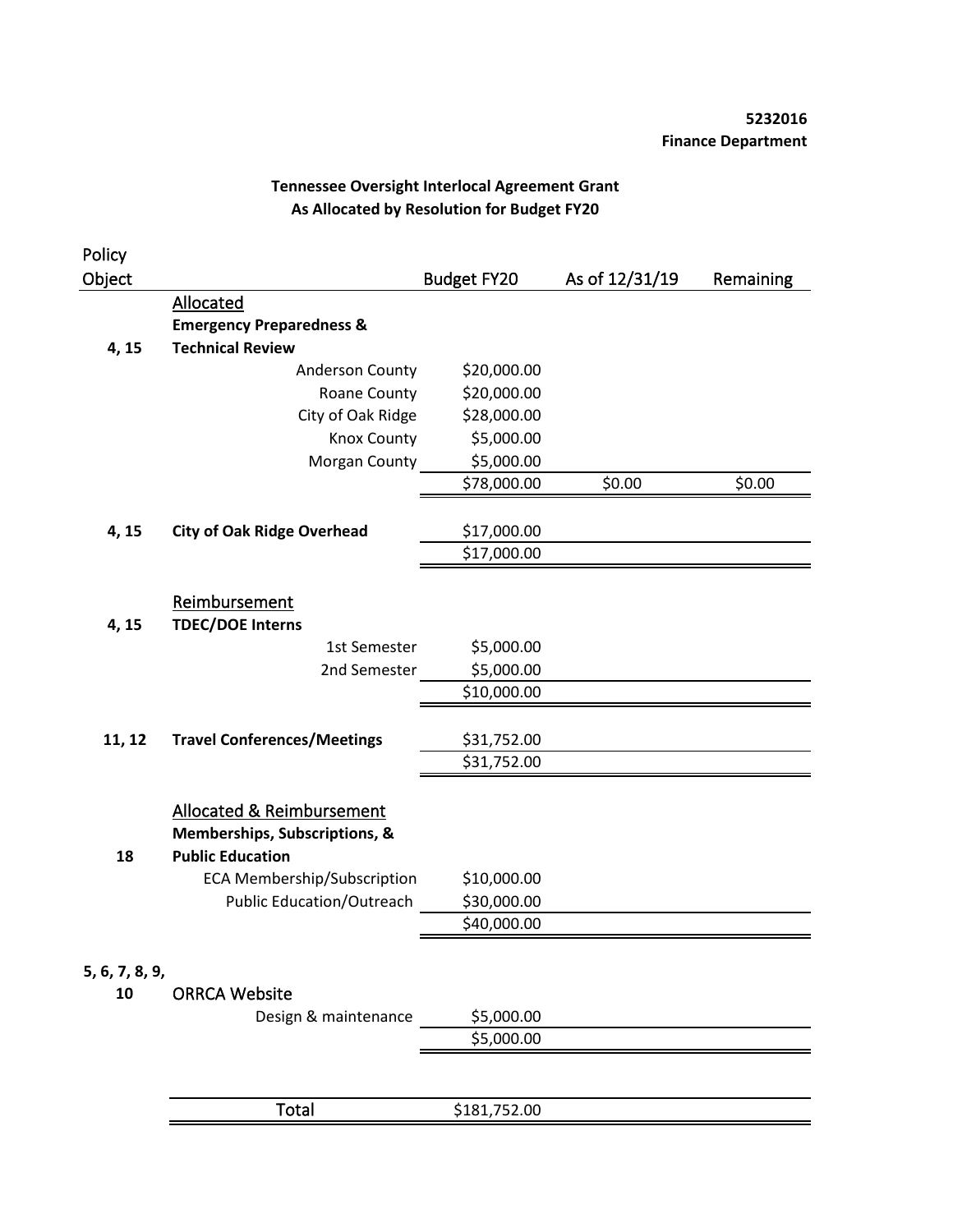| Policy         |                                                                                       |              |                |           |
|----------------|---------------------------------------------------------------------------------------|--------------|----------------|-----------|
| Object         |                                                                                       | Budget FY21  | As of 12/31/20 | Remaining |
|                | Allocated                                                                             |              |                |           |
|                | <b>Emergency Preparedness &amp;</b>                                                   |              |                |           |
| 4, 15          | <b>Technical Review</b>                                                               |              |                |           |
|                | Anderson County                                                                       | \$20,000.00  |                |           |
|                | Roane County                                                                          | \$20,000.00  |                |           |
|                | City of Oak Ridge                                                                     | \$28,000.00  |                |           |
|                | Knox County                                                                           | \$5,000.00   |                |           |
|                | Morgan County                                                                         | \$5,000.00   |                |           |
|                |                                                                                       | \$78,000.00  | \$0.00         | \$0.00    |
| 4, 15          | <b>City of Oak Ridge Overhead</b>                                                     | \$17,000.00  |                |           |
|                |                                                                                       | \$17,000.00  |                |           |
| 4, 15          | Reimbursement<br><b>TDEC/DOE Interns</b>                                              |              |                |           |
|                | 1st Semester                                                                          | \$5,000.00   |                |           |
|                | 2nd Semester                                                                          | \$5,000.00   |                |           |
|                |                                                                                       | \$10,000.00  |                |           |
| 11, 12         | <b>Travel Conferences/Meetings</b>                                                    | \$35,387.00  |                |           |
|                |                                                                                       | \$35,387.00  |                |           |
| 18             | Allocated & Reimbursement<br>Memberships, Subscriptions, &<br><b>Public Education</b> |              |                |           |
|                | <b>ECA Membership/Subscription</b>                                                    | \$10,000.00  |                |           |
|                | <b>Public Education/Outreach</b>                                                      | \$30,000.00  |                |           |
|                |                                                                                       | \$40,000.00  |                |           |
| 5, 6, 7, 8, 9, |                                                                                       |              |                |           |
| 10             | <b>ORRCA Website</b>                                                                  |              |                |           |
|                | Design & maintenance                                                                  | \$5,000.00   |                |           |
|                |                                                                                       | \$5,000.00   |                |           |
|                |                                                                                       |              |                |           |
|                | <b>Total</b>                                                                          | \$185,387.00 |                |           |